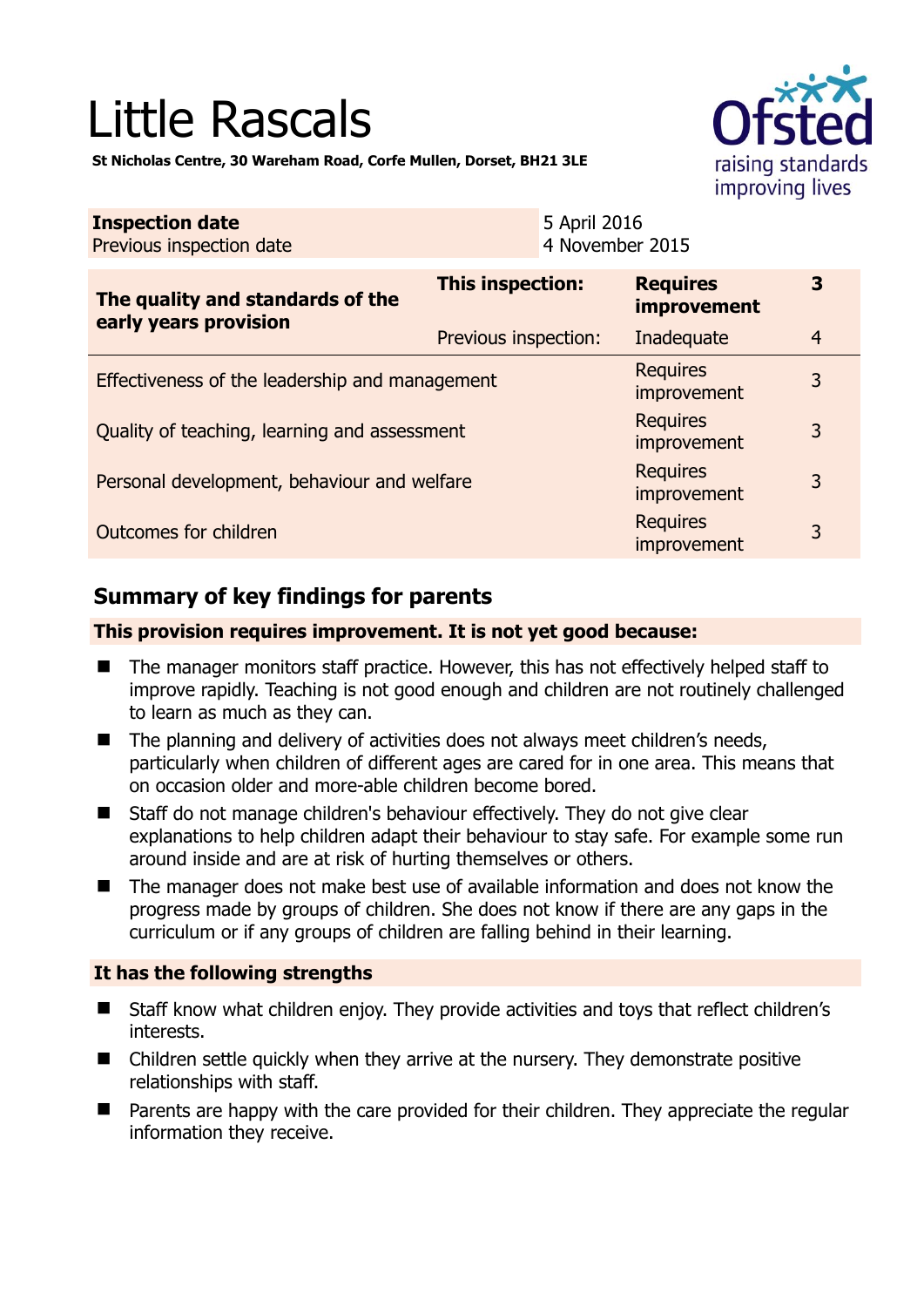# **What the setting needs to do to improve further**

## **To meet the requirements of the Early Years Foundation Stage the provider must:**

|                                                                                                                                                                                                                | <b>Due Date</b> |
|----------------------------------------------------------------------------------------------------------------------------------------------------------------------------------------------------------------|-----------------|
| improve the quality of teaching to provide challenging and exciting<br>learning opportunities that meet all children's needs well, including<br>when children of different ages are cared for in the same room | 04/05/2016      |
| implement systems to monitor the progress made by groups of<br>children and the effectiveness of the curriculum                                                                                                | 04/05/2016      |
| improve systems used to support and develop staff practice and<br>expertise so that the quality of teaching improves                                                                                           | 04/05/2016      |
| ensure behaviour is managed effectively by encouraging all<br>children to follow the nursery's rules.                                                                                                          | 04/05/2016      |

## **Inspection activities**

- The inspector spent time observing children at play in all areas of the nursery, including the outdoor area.
- The inspector carried out a joint observation with the nursery manager.
- The inspector looked at a range of relevant documentation including staff files, children's assessment records, policies and procedures.
- The inspector took parents' views into account.
- The inspector viewed the settings self evaluation information.

## **Inspector**

Diane Burt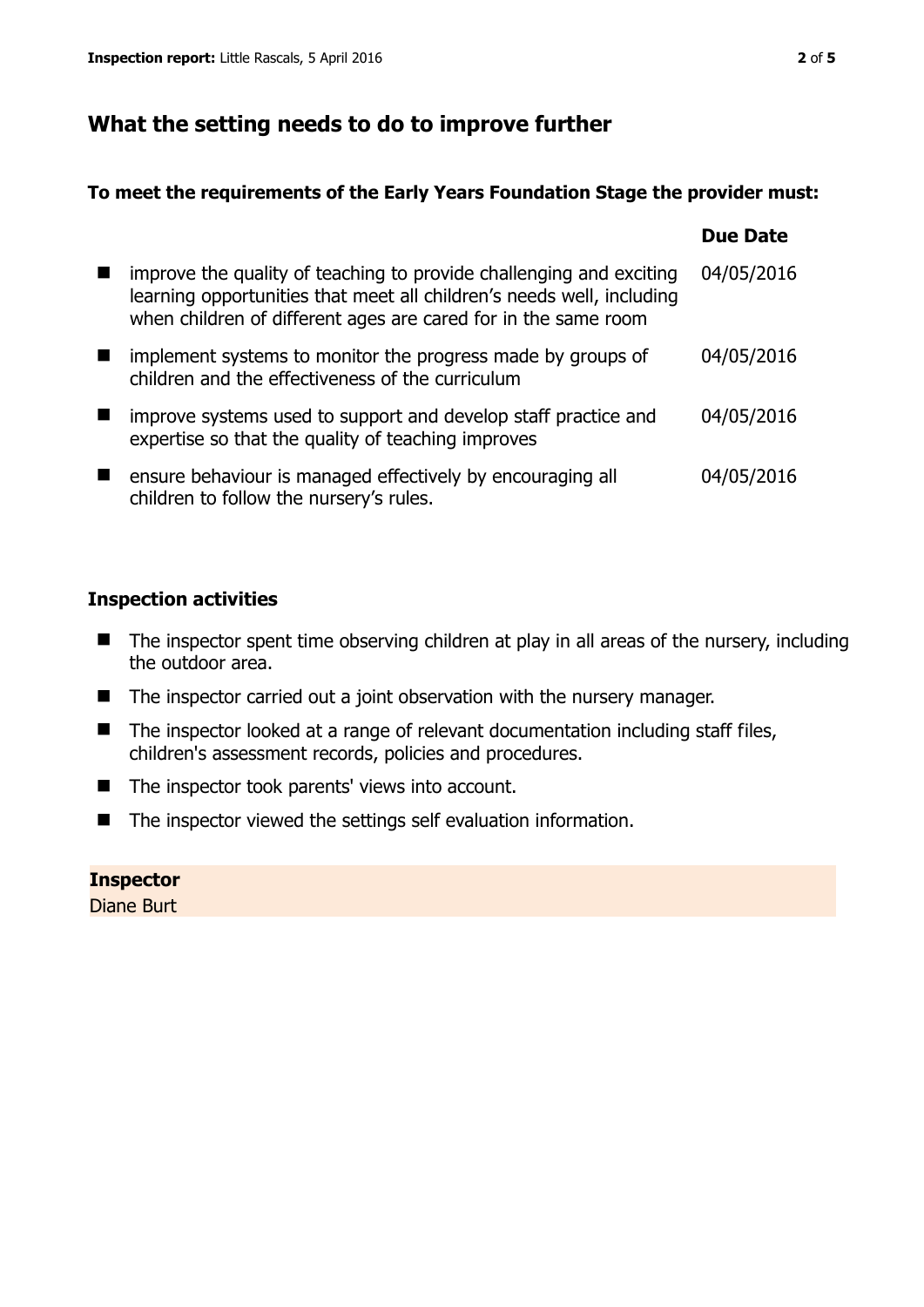## **Inspection findings**

#### **Effectiveness of the leadership and management requires improvement**

The manager has worked hard to improve practice in the nursery. She has taken steps to address the actions arising from the last inspection. These are beginning to make a positive difference. She works with other professionals to improve her practice. The manager meets with staff to discuss areas for improvement. She has started to see improvement in staff practice. She has proactively sourced training for them in behaviour management and care for children under two. She has improved her own practice by attending training such as safer recruitment. As a result, suitable procedures to employ staff are in place. Safeguarding is effective. Staff fully understand their responsibilities to protect children. Staff monitor children's attendance and keep a check on children's welfare if needed.

#### **Quality of teaching, learning and assessment requires improvement**

The quality of teaching is variable. Staff accurately assess what children can do and plan for what they need to learn next. Those who may need additional help are identified and supported. On the day of the inspection, all the children were cared for in one room. Activities were not adapted to meet the needs of the children's different ages and development stages. Staff did not help children to learn enough and some tasks did not sustain children's interest. For example the older children made Easter bonnets but it was not clear what staff intended them to learn. Staff did not use the activity to help children learn new words. Children do not make good enough progress and are not prepared well enough for their next stage of learning. Staff use an online system to enable parents to share their information about their children's achievements at home so that staff have a useful picture of what children can do.

#### **Personal development, behaviour and welfare require improvement**

Children appear happy. Staff are kind and caring. Children develop good physical skills in the outdoor play area. They generally behave well. However staff do not help children learn about the routines. They do not always explain what is going to happen next, such as when getting children ready for a sleep so children do not always know what is going to happen. This can confuse children and make them unsettled. Staff and parents work well together to make sure children have healthy snacks and meals. Staff help children to develop confidence and self-esteem by encouraging them to take turns, share resources and play amicably together.

#### **Outcomes for children require improvement**

Children make sound progress from their starting points. Most are at typical levels of development for their age. Children are beginning to understand that sounds are linked to letters. They develop their literacy skills by singing rhymes and songs, and by listening to stories. Children show the ability to problem solve, especially in the outside area where they explore shapes and size through playing with guttering and tubing.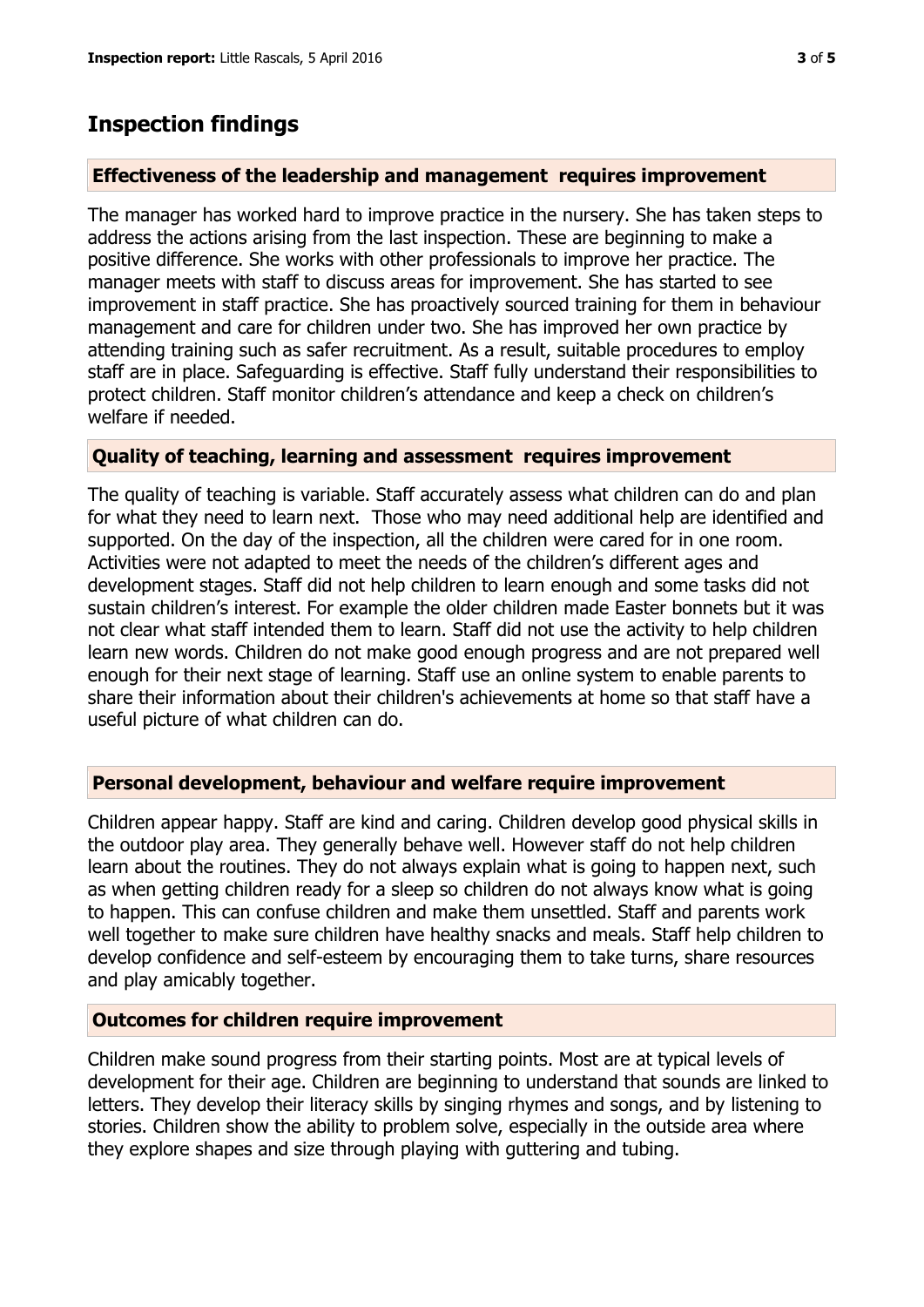# **Setting details**

| Unique reference number       | EY396254                                                                             |
|-------------------------------|--------------------------------------------------------------------------------------|
| <b>Local authority</b>        | Dorset                                                                               |
| <b>Inspection number</b>      | 1044936                                                                              |
| <b>Type of provision</b>      | Full-time provision                                                                  |
| Day care type                 | Childcare - Non-Domestic                                                             |
| <b>Registers</b>              | Early Years Register, Compulsory Childcare<br>Register, Voluntary Childcare Register |
| <b>Age range of children</b>  | $0 - 11$                                                                             |
| <b>Total number of places</b> | 23                                                                                   |
| Number of children on roll    | 28                                                                                   |
| <b>Name of provider</b>       | Little Rascals Baby Nursery Limited                                                  |
| Date of previous inspection   | 4 November 2015                                                                      |
| <b>Telephone number</b>       | 01202658385                                                                          |

Little Rascals registered in 2009. It is located in Corfe Mullen, Dorset. The nursery is open each weekday from 8am to 6pm apart from bank holidays and one week during the Christmas period. There are seven staff, including the manager, who work directly with the children. Four staff hold a relevant qualification at level 3, one at level 2 and there are two unqualified members of staff.

This inspection was carried out by Ofsted under sections 49 and 50 of the Childcare Act 2006 on the quality and standards of provision that is registered on the Early Years Register. The registered person must ensure that this provision complies with the statutory framework for children's learning, development and care, known as the Early Years Foundation Stage.

Any complaints about the inspection or the report should be made following the procedures set out in the guidance 'Complaints procedure: raising concerns and making complaints about Ofsted', which is available from Ofsted's website: www.gov.uk/government/organisations/ofsted. If you would like Ofsted to send you a copy of the guidance, please telephone 0300 123 4234, or email enquiries@ofsted.gov.uk.